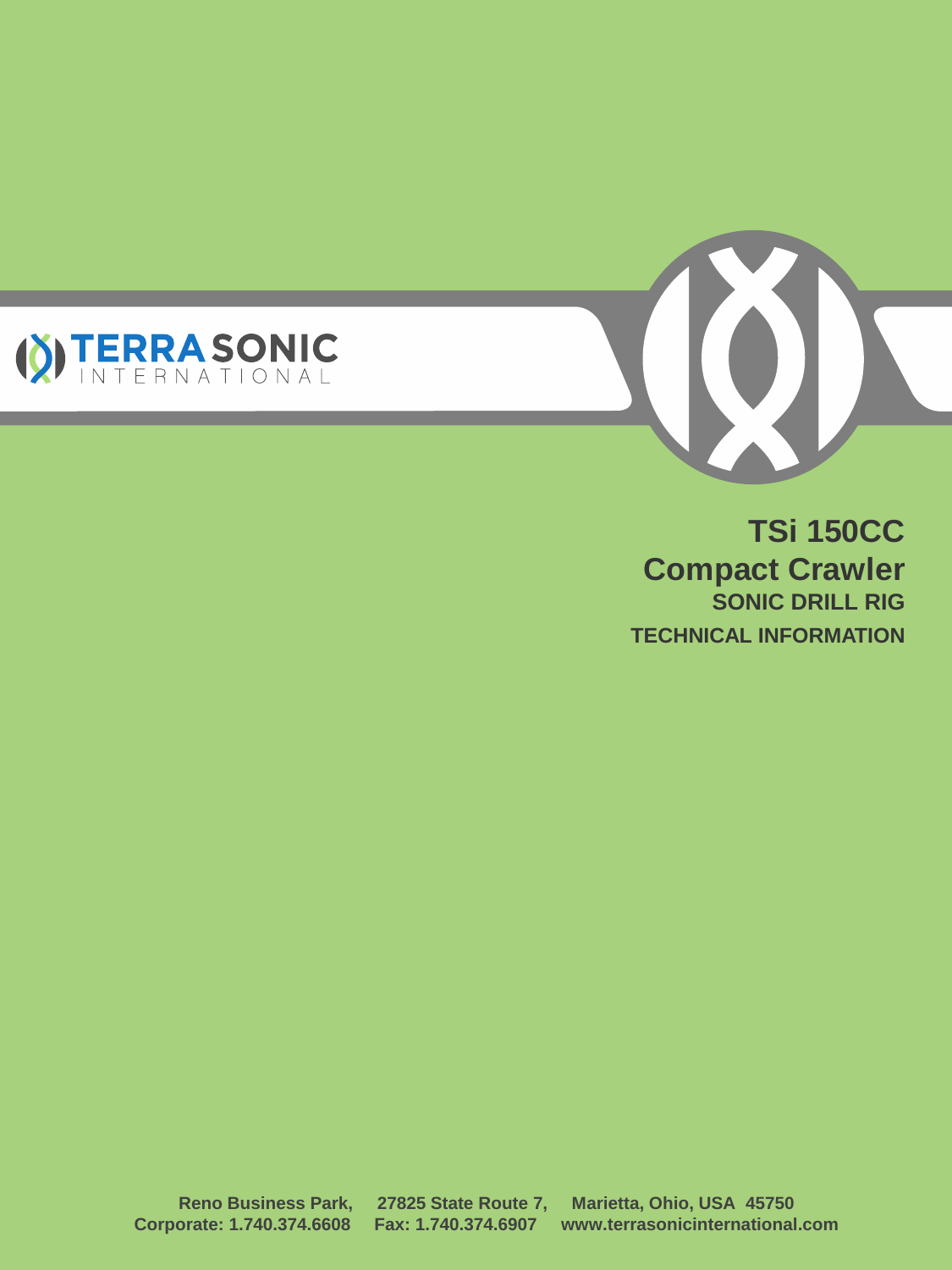#### **TSi 150CC Compact Crawler SONIC DRILL RIG TECHNICAL INFORMATION**

#### **MODEL DESCRIPTION**

The TSi 150CC Compact Crawler Sonic Drill Rig is a crawler mounted unit with a 225 HP (168 kW) diesel engine that powers all driving, drilling and accessory hydraulic functions.

The TSi 150CC Compact Crawler features our exclusive TSi 150 Sonic oscillator that efficiently utilizes up to 150 HP (111.85 kW) to generate powerful resonant sonic energy in the drill string to a rated drilling depth of 800 feet (243.9 m) with 6 inch (152.4 mm) casing. In addition, the unit has full rotational drilling capability.

The TSi 150CC Compact Crawler mast enables drilling angles anywhere between vertical and 45°, incorporates an integrated hose management system within its tubular frame, and utilizes a drive system that operates the feed frame with half the chain length and rollers of conventional drive methods. The standard mast handles 10' drill steel, and an optional Low Clearance mast that handles 5' drill steel is also available.

The TSi 150CC Compact Crawler has a fold-down driller work platform to enhance driller operating efficiency and safety.

The following specifications provide a closer look at the TSi 150CC Compact Crawler.

| <b>Deck Specifications</b> |                                                                                       |  |
|----------------------------|---------------------------------------------------------------------------------------|--|
|                            | US STANDARD (METRIC)                                                                  |  |
| <b>Working Platform</b>    | 3 ft. (914.4 mm) Long X 2 ft. - 6 in. (762 mm) Wide Driller Platform, Hinged          |  |
| Jacklegs                   | Four 3.5" X 24.31" (88.9 mm X 617.5 mm), at Deck Corners with Built-In Lock<br>Valves |  |

| <b>Engine Specifications</b>                  |                                                                                         |  |
|-----------------------------------------------|-----------------------------------------------------------------------------------------|--|
|                                               | US STANDARD (METRIC)                                                                    |  |
| <b>Engine Type (Integral with</b><br>Crawler) | John Deere, Model 6068, Diesel,<br>Tier 3 / Stage IIIA Emission Certification Standards |  |
| <b>Engine Power</b>                           | 225 HP (168 kW) @ 2000 RPM                                                              |  |
| <b>Fuel Capacity</b>                          | 42 gal (159.3 L)                                                                        |  |
| <b>Auxiliary Air Compressor</b>               | 13.2 CFM @ 120 psi (22.43 m <sup>3</sup> /hr @ 8.27 bar)                                |  |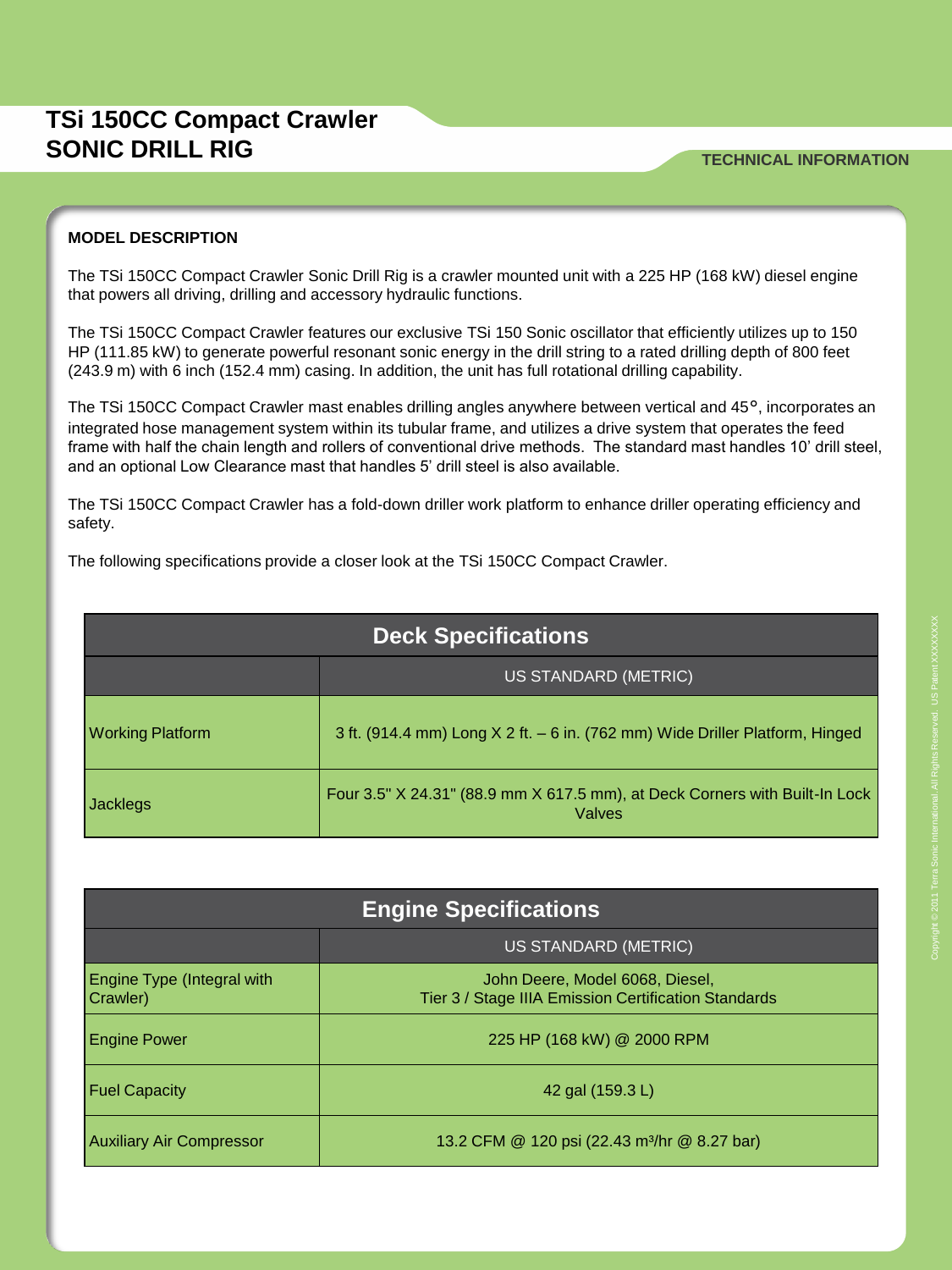## **TECHNICAL INFORMATION**

| <b>Rig Performance Specifications</b> |                                                   |  |  |
|---------------------------------------|---------------------------------------------------|--|--|
|                                       | <b>US STANDARD (METRIC)</b>                       |  |  |
| <b>Rated Drilling</b><br>Depth        | 800 ft. (243.9 m) with<br>6 in. (152.4 mm) Casing |  |  |
| Max Drilling<br>Diameter              | 12" (304.8 mm) Casing                             |  |  |
| <b>Drill Feed Rate</b>                | 0 to 135 fpm (0 to 41.15 m/min)                   |  |  |
| <b>Pull Back Force</b>                | 16,800 lbs. (7620kg)                              |  |  |
| Down Force                            | 11,300 lbs. (5126kg)                              |  |  |
| Max Casing<br>Length                  | 10 ft. $(3 \text{ m})$                            |  |  |

| <b>Hydraulic System Specifications</b>    |                                                                                                                           |  |
|-------------------------------------------|---------------------------------------------------------------------------------------------------------------------------|--|
|                                           | US STANDARD (METRIC)                                                                                                      |  |
| <b>Hydraulic Oil</b><br>Capacity          | 120 gal (454.3 L)                                                                                                         |  |
| <b>Hydraulic</b><br><b>Cooling System</b> | 240,000 Btu/hr @ 100 gpm (70,337<br>w @ 378.5 Lpm), and 50,000 Btu/hr<br>@ 20 gpm (14,654 w @ 75.7 Lpm)<br>for Sonic Head |  |
| Variable<br><b>Displacement</b><br>Pumps  | <b>Load Sense Piston Pumps with Pilot</b><br><b>Controlled Valves</b>                                                     |  |
| <b>Hydraulic</b><br>Control               | <b>Hydraulic over Hydraulic for All</b><br><b>Functions: Manual Setup Functions</b>                                       |  |

| <b>Mast Specifications</b>        |                                                                                                                                                                                                                                                                                                                                                                                         |  |
|-----------------------------------|-----------------------------------------------------------------------------------------------------------------------------------------------------------------------------------------------------------------------------------------------------------------------------------------------------------------------------------------------------------------------------------------|--|
|                                   | <b>US STANDARD (METRIC)</b>                                                                                                                                                                                                                                                                                                                                                             |  |
| <b>Head Tilt and Hinge</b>        | 87° Tilt and Hinge away from Driller to enable Jib over the hole                                                                                                                                                                                                                                                                                                                        |  |
| <b>Head Travel</b>                | Standard Mast: $14$ ft. $- 1$ in. (4.29 m)<br>Low Clearance Mast: $8$ ft. $-5$ in. (2.57 m)                                                                                                                                                                                                                                                                                             |  |
| <b>Head Travel Speed</b>          | 0 to 155 fpm (0 to 47.26 m/min)                                                                                                                                                                                                                                                                                                                                                         |  |
| <b>Overall Height from Ground</b> | Standard Mast: 20 ft. $-2.5$ in. (6.16 m) with Jib Stored and Mast Fully<br>Raised, 19 ft. - 1 in. (5.82 m) with Jib Stored and Mast Fully Lowered, Jib in<br>Working Position Adds 1 ft.- 3 in. (0.38 m) to Overall Height<br>Low Clearance Mast: 14 ft. - 6.5 in. (4.43 m) with Mast Fully Raised, 13 ft. -<br>5 in. (4.09 m) with Mast Fully Lowered (Jib does not raise above mast) |  |
| Dump Mast                         | Standard Mast: 2 ft. - 6 in. (0.76 m), Low Clearance Mast: 1 ft. - 8 in. (0.51<br>m), Bottom of both Masts are 13.5 in. (0.34 m) above Ground Fully Raised in<br>the Vertical Position                                                                                                                                                                                                  |  |
| <b>Upper Jib Hoist</b>            | 2000 lbs. (907.18 kg) Capacity, 150 fpm (45.72 m/min) Bare Drum Speed                                                                                                                                                                                                                                                                                                                   |  |
| Feed System                       | Hydraulic Cylinder Operated Feed Frame Using Half the Leaf Chain Length<br>and Rollers as Conventional Hydraulic Cylinder/ Chain Method                                                                                                                                                                                                                                                 |  |
| Mast Lock                         | <b>Manual Tower Locks in Vertical Position</b>                                                                                                                                                                                                                                                                                                                                          |  |
| Drilling Angle                    | Vertical to Nearly Horizontal with Adjustable Tower Prop at Base of Mast                                                                                                                                                                                                                                                                                                                |  |
| Hose Carrier                      | Mast Integrated Hose Management System with Accessible Bulkheads                                                                                                                                                                                                                                                                                                                        |  |



**Reno Business Park 27825 State Route 7 Marietta, Ohio, USA 45750 Corporate: 1.740.374.6608 Fax: 1.740.374.6907 www.terrasonicinternational.com**

Terra Sonic International is constantly striving to improve its products and must therefore, reserve the right to change designs, materials, specifications and price without notice. Copyright © 2011 Terra Sonic International. All Rights Reserved.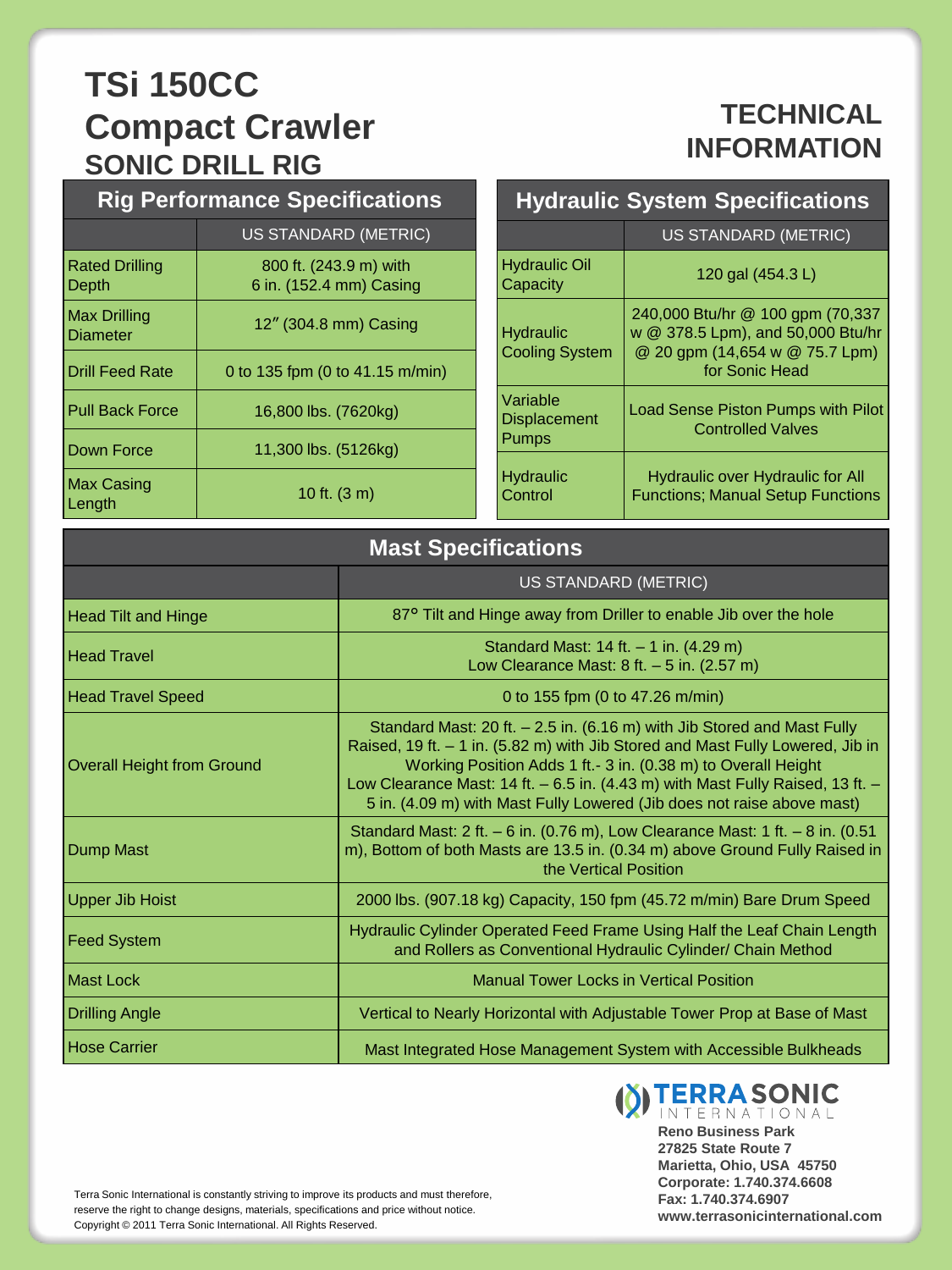### **TECHNICAL INFORMATION**

| <b>Breakout Specifications</b> |                                                               |  |  |  |
|--------------------------------|---------------------------------------------------------------|--|--|--|
|                                | US STANDARD (METRIC)                                          |  |  |  |
| Wrench                         | Dual Cylinders on both Top and Bottom Wrench                  |  |  |  |
| <b>Wrench Clamp Force</b>      | Adjustable Pressure Control Preset at 34,500 lbs. (15,649 kg) |  |  |  |
| <b>Breakout Torque</b>         | 30,365 ft-lbs (41,169 N-m) with Dual Cylinders                |  |  |  |
| <b>Wrench Size Range</b>       | 3 in. (76.2 mm) to 12 in. (304.8 mm)                          |  |  |  |
| <b>Wrench Travel</b>           | 19° Swing                                                     |  |  |  |
| <b>Hardened Inserts</b>        | Standard                                                      |  |  |  |

| <b>Sonic Head Specifications</b>          |                             |  |  |
|-------------------------------------------|-----------------------------|--|--|
|                                           | <b>US STANDARD (METRIC)</b> |  |  |
| Sonic Head Model                          | <b>TSi 150</b>              |  |  |
| <b>Oscillator Frequency</b>               | $0 - 150$ Hz                |  |  |
| <b>Oscillator Force</b>                   | 50,000 lbs. (22,680 kg)     |  |  |
| Max Torque (high torque/low<br>speed)     | 4677 ft-lbs (6341 N-m)      |  |  |
| Rotation Speed (low speed/high<br>torque) | 0 to $80$ rpm               |  |  |

| <b>Options</b>                                                                                                                                                       |                                |                                                                                            |  |                        |                                   |
|----------------------------------------------------------------------------------------------------------------------------------------------------------------------|--------------------------------|--------------------------------------------------------------------------------------------|--|------------------------|-----------------------------------|
| <b>Automatic Pipe Handling System</b>                                                                                                                                |                                | Low Clearance Mast                                                                         |  |                        |                                   |
| <b>Steel Tracks</b>                                                                                                                                                  | <b>Casing Clamp</b>            | Water Tank - 300 Gal (984 L) Detachable                                                    |  |                        | <b>Recommended Spare</b><br>Parts |
| Diamond Coring Option with Dual Speed of 0 - 600 rpm with 1623 ft-lbs (2200 N-m) Continuous Torque,<br>and 0 - 1000 rpm with 811 ft-lbs (1100 N-m) Continuous Torque |                                |                                                                                            |  |                        |                                   |
| <b>Grout Mixer / Pump</b>                                                                                                                                            | <b>SPT Hydraulic</b><br>Hammer | <b>FMC Bean Mud</b><br>Pump                                                                |  | <b>LED Work Lights</b> | <b>Drill Training Program</b>     |
| <b>Custom Paint and Customer Logo</b>                                                                                                                                |                                | Larger Air Compressor Capacity of 34 CFM @120 psi<br>(57.77 m <sup>3</sup> /hr @ 8.27 bar) |  |                        |                                   |

Terra Sonic International is constantly striving to improve its products and must therefore, reserve the right to change designs, materials, specifications and price without notice. Copyright © 2011 Terra Sonic International. All Rights Reserved.

**(8) TERRASONIC Reno Business Park 27825 State Route 7 Marietta, Ohio, USA 45750 Corporate: 1.740.374.6608 Fax: 1.740.374.6907 www.terrasonicinternational.com**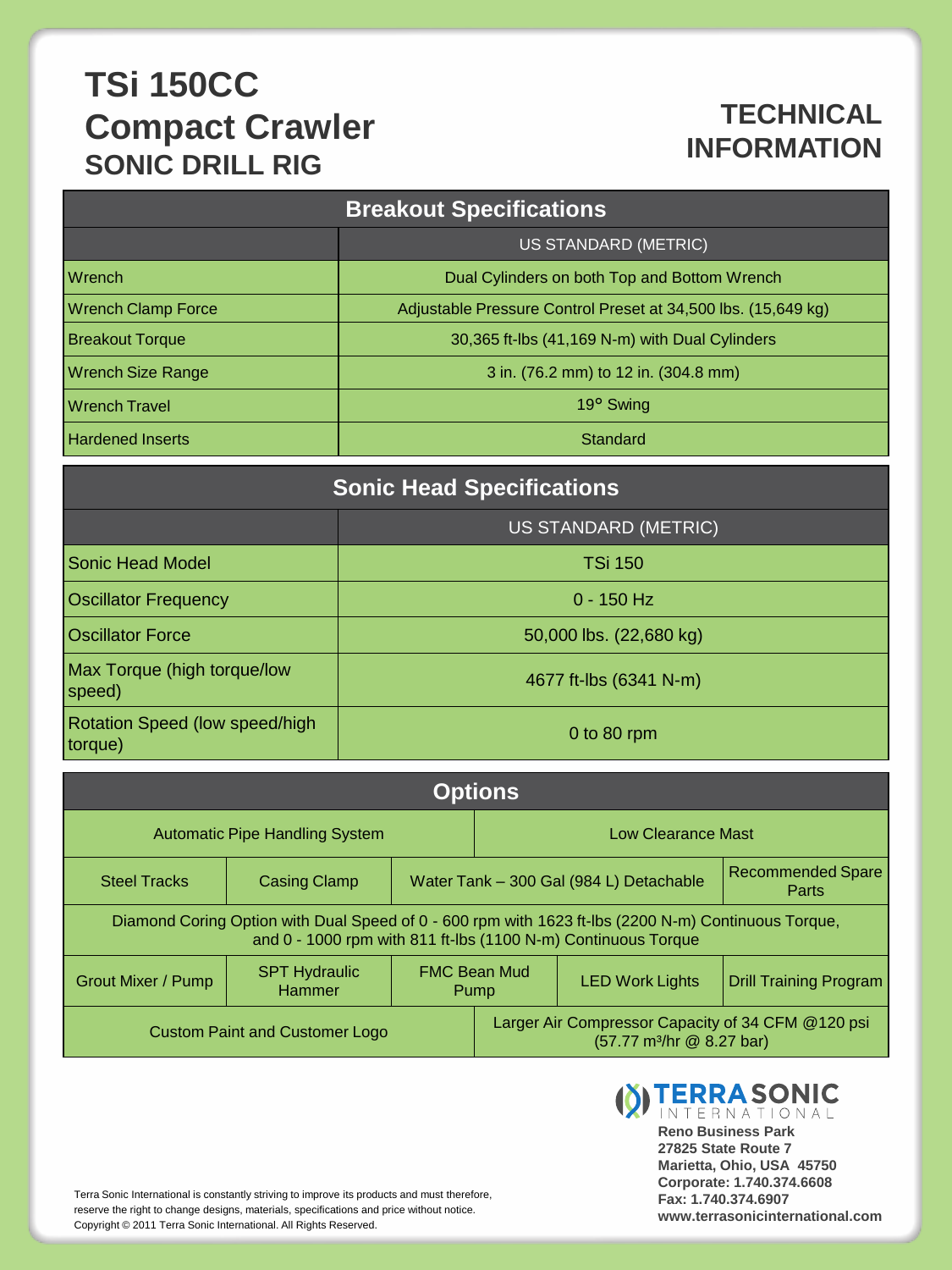#### **TECHNICAL INFORMATION**



**Height & Width Dimensions with Standard Mast Fully Raised in Vertical Position**



**(X) TERRA SONIC** INTERNATIONAL **Reno Business Park**

**27825 State Route 7 Marietta, Ohio, USA 45750 Corporate: 1.740.374.6608 Fax: 1.740.374.6907 www.terrasonicinternational.com**

Terra Sonic International is constantly striving to improve its products and must therefore, reserve the right to change designs, materials, specifications and price without notice. Copyright © 2011 Terra Sonic International. All Rights Reserved.

0 :::::::::):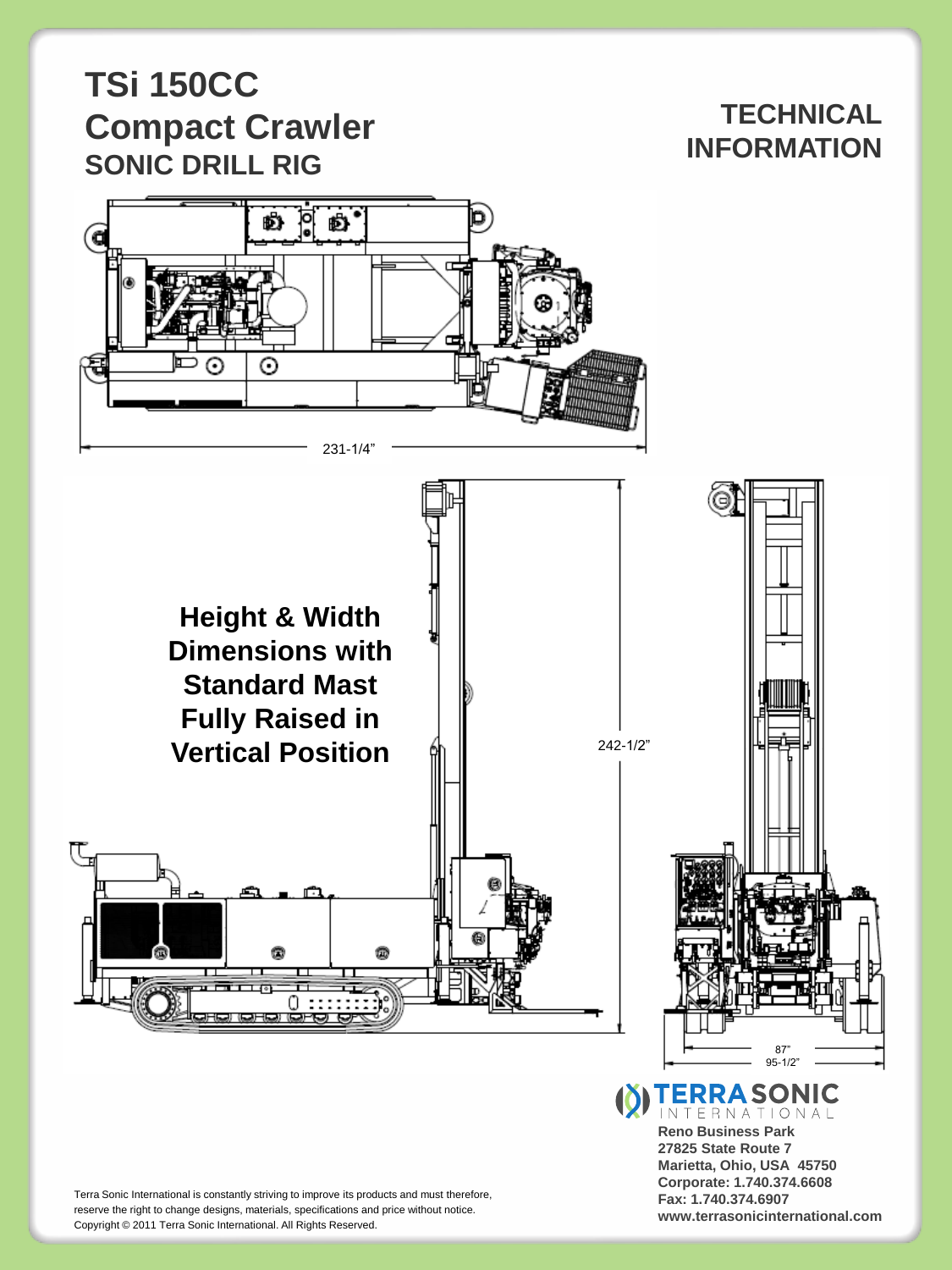#### **TECHNICAL INFORMATION**







Terra Sonic International is constantly striving to improve its products and must therefore, reserve the right to change designs, materials, specifications and price without notice. Copyright © 2011 Terra Sonic International. All Rights Reserved.

**Height & Width Dimensions with Mast in Lowered Position for Transport Total Rig Weight = 22,400 lbs. (10,160.5 kg)**

> **TERRA SONIC** INTERNATIONAL **Reno Business Park 27825 State Route 7 Marietta, Ohio, USA 45750 Corporate: 1.740.374.6608 Fax: 1.740.374.6907 www.terrasonicinternational.com**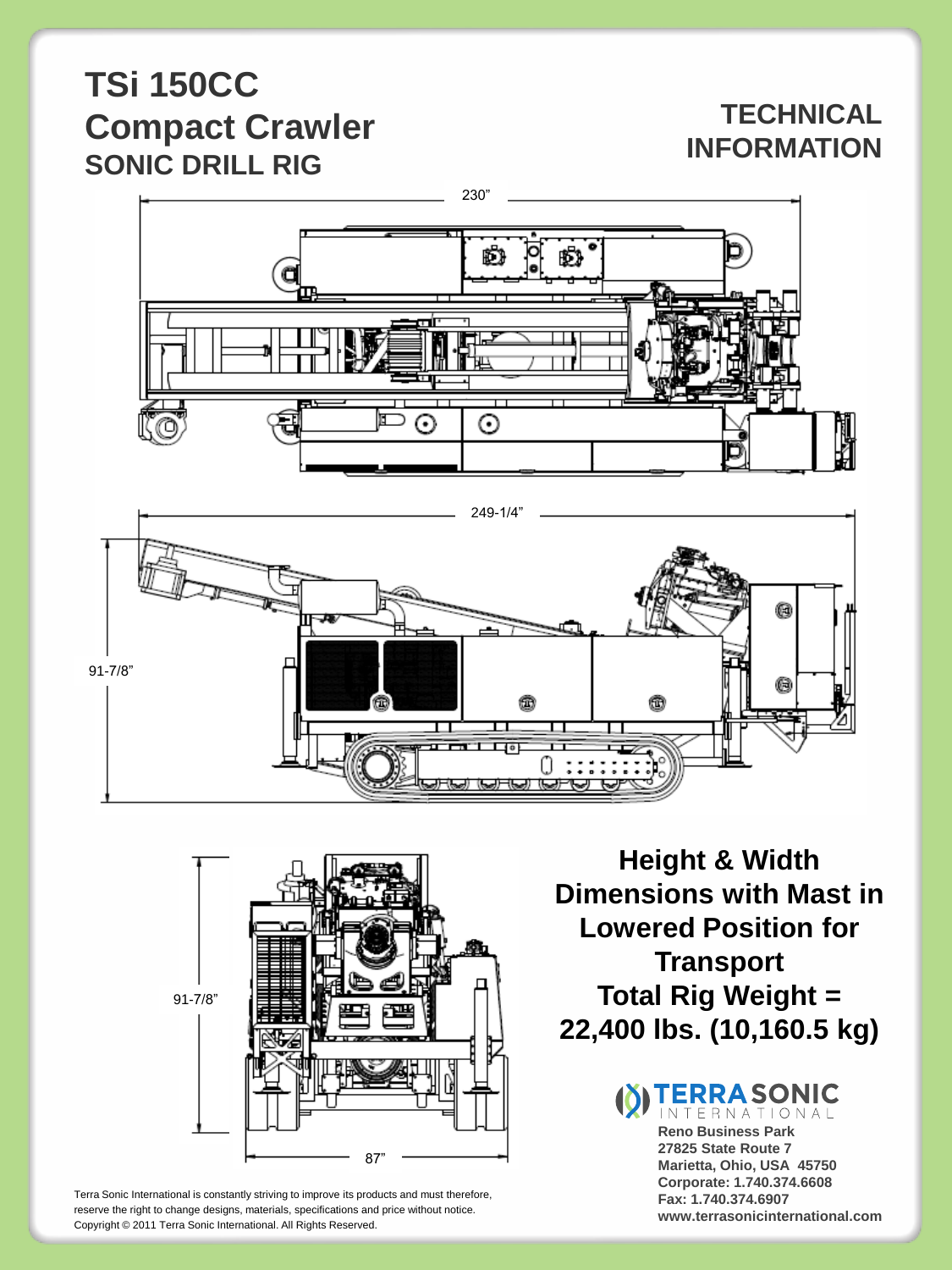#### **TECHNICAL INFORMATION**







Terra Sonic International is constantly striving to improve its products and must therefore, reserve the right to change designs, materials, specifications and price without notice. Copyright © 2011 Terra Sonic International. All Rights Reserved.

**Height & Width Dimensions with Mast Lowered and Shifted For Container Shipping**

> **(8) TERRA SONIC** INTERNATIONAL **Reno Business Park 27825 State Route 7 Marietta, Ohio, USA 45750 Corporate: 1.740.374.6608 Fax: 1.740.374.6907 www.terrasonicinternational.com**